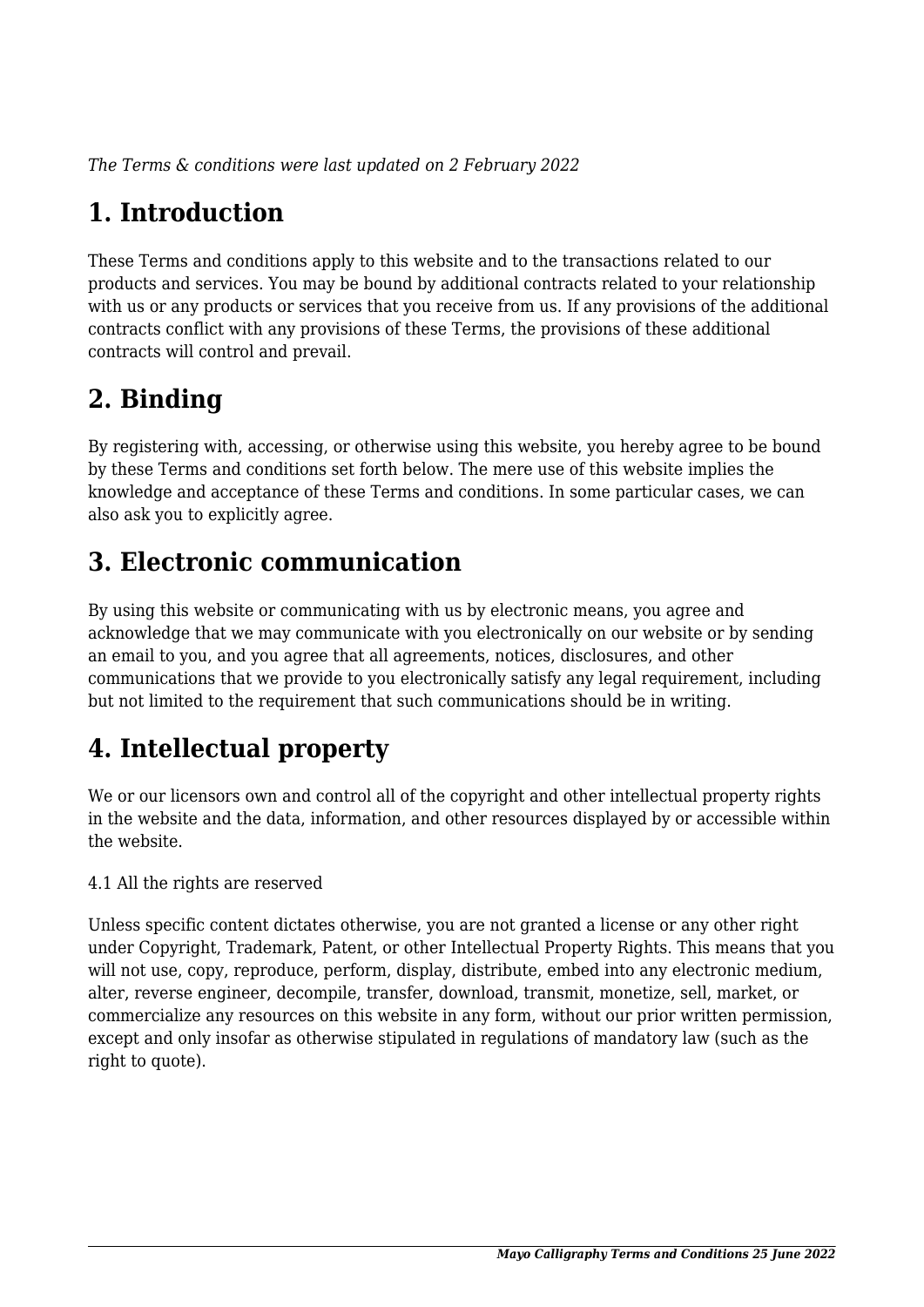# **5. Third-party property**

Our website may include hyperlinks or other references to other party's websites. We do not monitor or review the content of other party's websites which are linked to from this website. Products or services offered by other websites shall be subject to the applicable Terms and Conditions of those third parties. Opinions expressed or material appearing on those websites are not necessarily shared or endorsed by us.

We will not be responsible for any privacy practices or content of these sites. You bear all risks associated with the use of these websites and any related third-party services. We will not accept any responsibility for any loss or damage in whatever manner, however caused, resulting from your disclosure to third parties of personal information.

#### **6. Responsible use**

By visiting our website, you agree to use it only for the purposes intended and as permitted by these Terms, any additional contracts with us, and applicable laws, regulations, and generally accepted online practices and industry guidelines. You must not use our website or services to use, publish or distribute any material which consists of (or is linked to) malicious computer software; use data collected from our website for any direct marketing activity, or conduct any systematic or automated data collection activities on or in relation to our website.

Engaging in any activity that causes, or may cause, damage to the website or that interferes with the performance, availability, or accessibility of the website is strictly prohibited.

#### **7. Registration**

You may register for an account with our website. During this process, you may be required to choose a password. You are responsible for maintaining the confidentiality of passwords and account information and agree not to share your passwords, account information, or secured access to our website or services with any other person. You must not allow any other person to use your account to access the website because you are responsible for all activities that occur through the use of your passwords or accounts. You must notify us immediately if you become aware of any disclosure of your password.

After account termination, you will not attempt to register a new account without our permission.

#### **8. Refund and Return policy**

#### 8.1 Right of withdrawal

You have the right to withdraw from this contract within 14 days without giving any reason.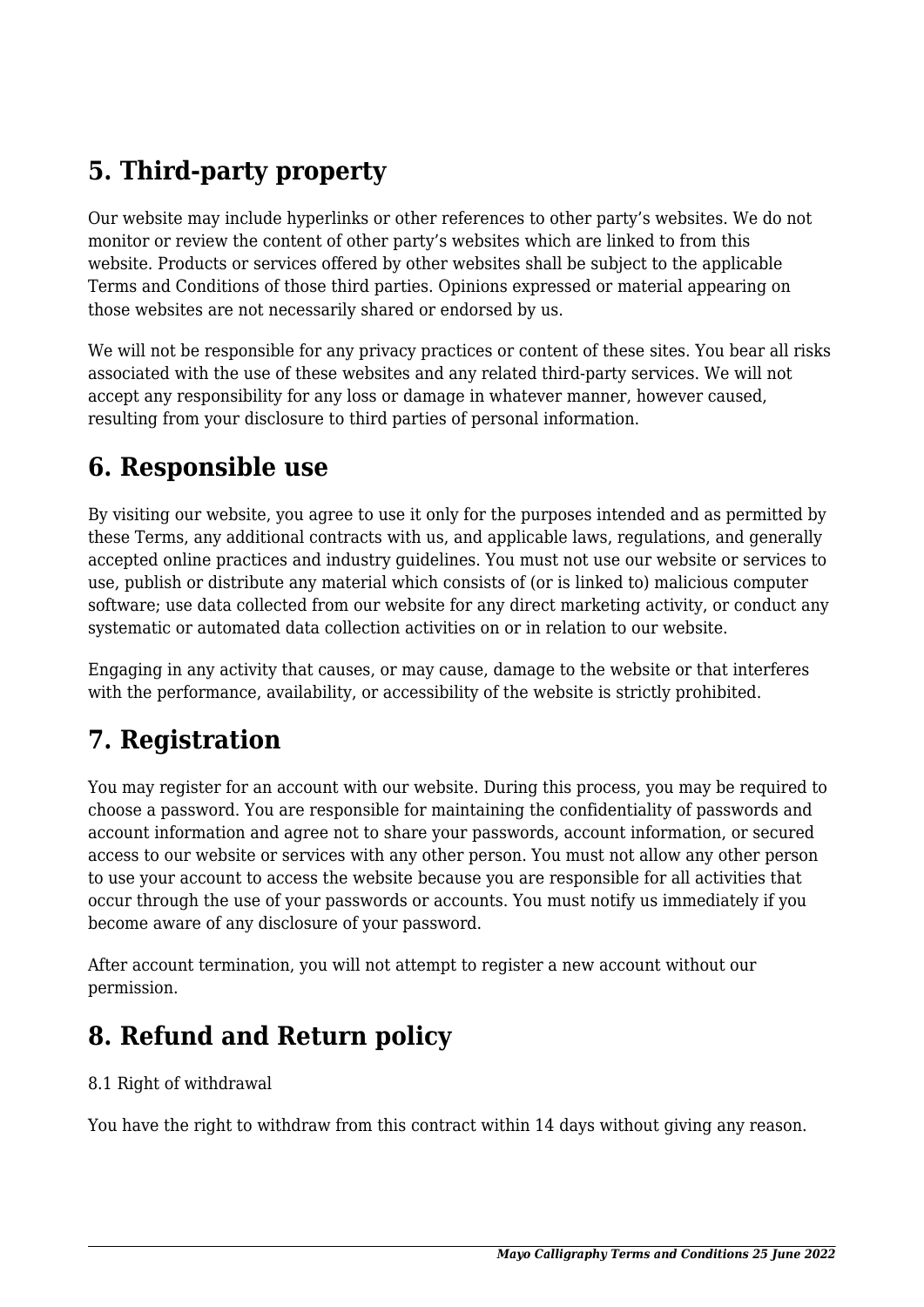The withdrawal period will expire after 14 days from the day on which you acquire, or a thirdparty other than the carrier and indicated by you acquires, physical possession of the goods.

To exercise the right of withdrawal, you must inform us of your decision to withdraw from this contract by an unequivocal statement (for example a letter sent by post, fax, or email). Our contact details can be found below. You may use the attached model [withdrawal form](https://mayocalligraphy.com/wp-content/uploads/complianz/withdrawal-forms/withdrawal-form-en.pdf), but it is not obligatory.

If you use this option, we will communicate to you an acknowledgement of receipt of such a withdrawal on a durable medium (for example by email) without delay.

To meet the withdrawal deadline, it is sufficient for you to send your communication concerning your exercise of the right of withdrawal before the withdrawal period has expired.

#### 8.2 Effects of withdrawal

If you withdraw from this contract, we shall reimburse you all payments received from you, including the costs of delivery (with the exception of the supplementary costs resulting from your choice of a type of delivery other than the least expensive type of standard delivery offered by us), without undue delay and in any event not later than 14 days from the day on which we are informed about your decision to withdraw from this contract. We will carry out such reimbursement using the same means of payment as you used for the initial transaction unless you have expressly agreed otherwise; in any event, you will not incur any fees as a result of such reimbursement.

You shall send back the goods or hand them over to us or a person authorised by us to receive the goods, without undue delay and in any event not later than 14 days from the day on which you communicate your withdrawal from this contract to us. The deadline is met if you send back the goods before the period of 14 days has expired.

We may withhold reimbursement until we have received the goods back or you have supplied evidence of having sent back the goods, whichever is the earliest.

You will have to bear the direct cost of returning the goods.

You are only liable for any diminished value of the goods resulting from the handling other than what is necessary to establish the nature, characteristics, and functioning of the goods.

Please note that there are some legal exceptions to the right to withdraw, and some items can therefore not be returned or exchanged. We will let you know if this applies in your particular case.

#### **9. Content posted by you**

We may provide various open communication tools on our website, such as blog comments, blog posts, forums, message boards, ratings and reviews, and various social media services. It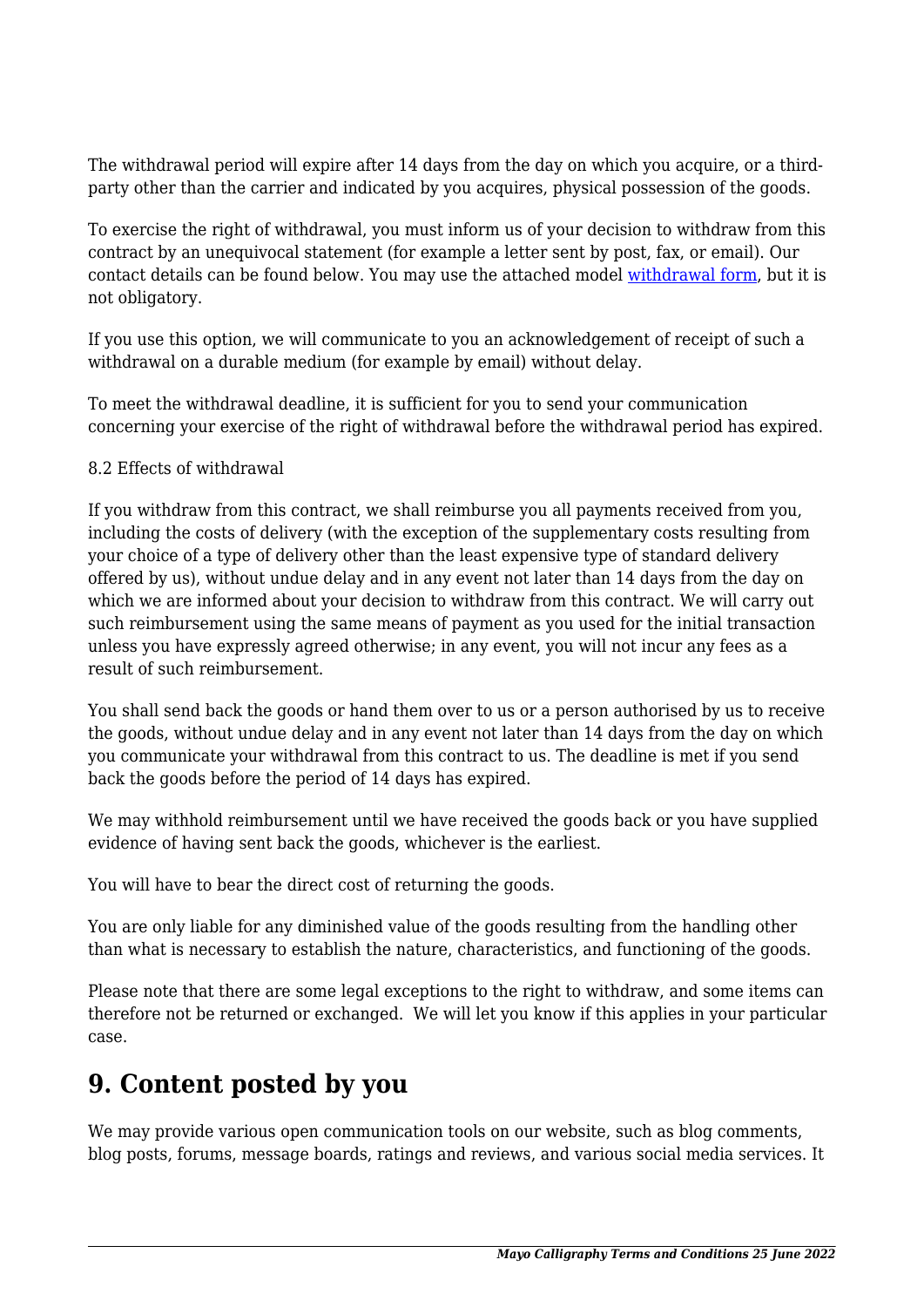might not be feasible for us to screen or monitor all content that you or others may share or submit on or through our website. However, we reserve the right to review the content and to monitor all use of and activity on our website, and remove or reject any content in our sole discretion. By posting information or otherwise using any open communication tools as mentioned, you agree that your content will comply with these Terms and Conditions and must not be illegal or unlawful or infringe any person's legal rights.

# **10. Idea submission**

Do not submit any ideas, inventions, works of authorship, or other information that can be considered your own intellectual property that you would like to present to us unless we have first signed an agreement regarding the intellectual property or a non-disclosure agreement. If you disclose it to us absent such written agreement, you grant to us a worldwide, irrevocable, non-exclusive, royalty-free license to use, reproduce, store, adapt, publish, translate and distribute your content in any existing or future media.

## **11. Termination of use**

We may, in our sole discretion, at any time modify or discontinue access to, temporarily or permanently, the website or any Service thereon. You agree that we will not be liable to you or any third party for any such modification, suspension or discontinuance of your access to, or use of, the website or any content that you may have shared on the website. You will not be entitled to any compensation or other payment, even if certain features, settings, and/or any Content you have contributed or have come to rely on, are permanently lost. You must not circumvent or bypass, or attempt to circumvent or bypass, any access restriction measures on our website.

## **12. Warranties and liability**

Nothing in this section will limit or exclude any warranty implied by law that it would be unlawful to limit or to exclude. This website and all content on the website are provided on an "as is" and "as available" basis and may include inaccuracies or typographical errors. We expressly disclaim all warranties of any kind, whether express or implied, as to the availability, accuracy, or completeness of the Content. We make no warranty that:

- this website or our products or services will meet your requirements;
- this website will be available on an uninterrupted, timely, secure, or error-free basis;
- the quality of any product or service purchased or obtained by you through this website will meet your expectations.

Nothing on this website constitutes or is meant to constitute, legal, financial or medical advice of any kind. If you require advice you should consult an appropriate professional.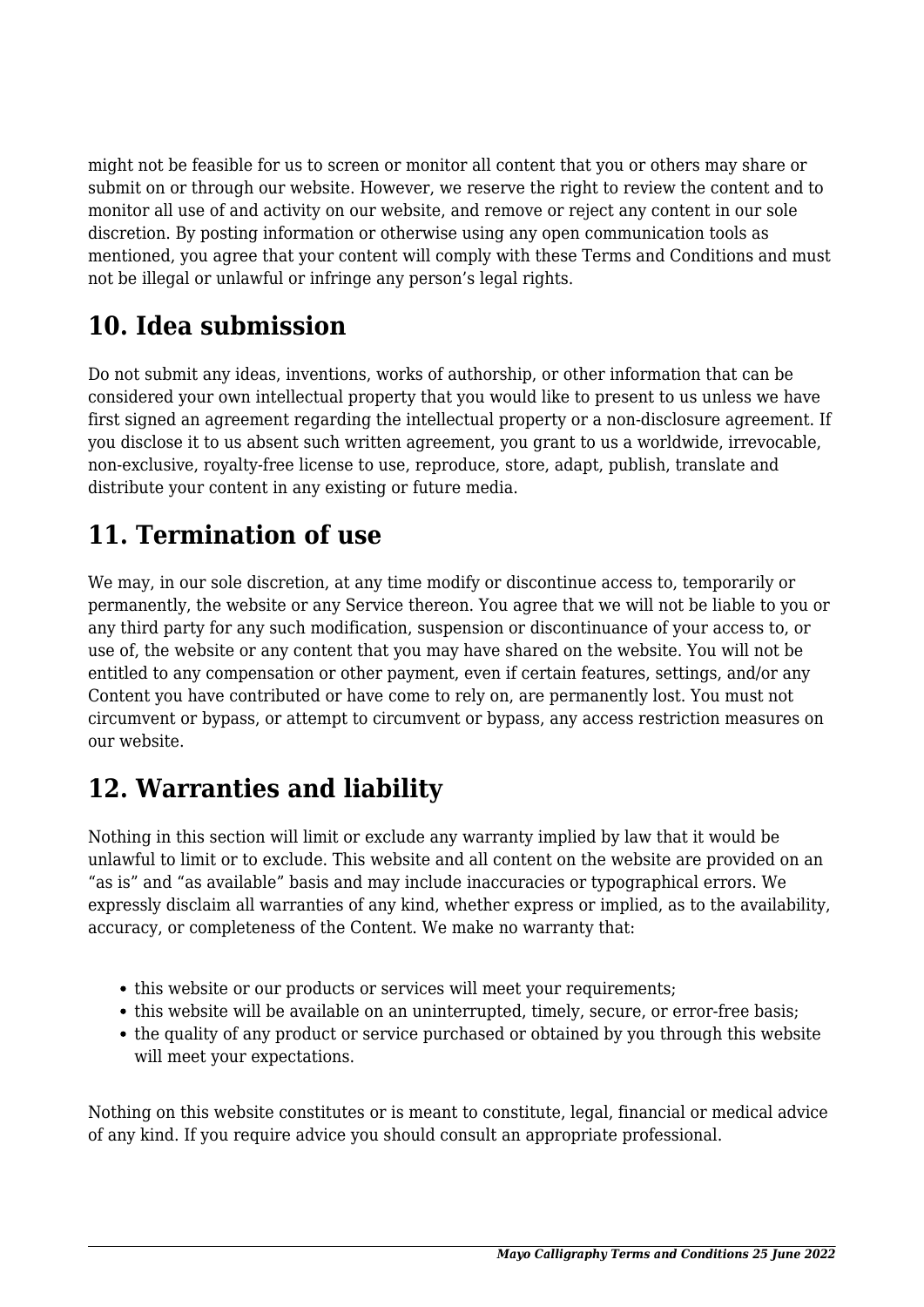The following provisions of this section will apply to the maximum extent permitted by applicable law and will not limit or exclude our liability in respect of any matter which it would be unlawful or illegal for us to limit or to exclude our liability. In no event will we be liable for any direct or indirect damages (including any damages for loss of profits or revenue, loss or corruption of data, software or database, or loss of or harm to property or data) incurred by you or any third party, arising from your access to, or use of, our website.

Except to the extent any additional contract expressly states otherwise, our maximum liability to you for all damages arising out of or related to the website or any products and services marketed or sold through the website, regardless of the form of legal action that imposes liability (whether in contract, equity, negligence, intended conduct, tort or otherwise) will be limited to  $\epsilon$ 100. Such limit will apply in the aggregate to all of your claims, actions and causes of action of every kind and nature.

### **13. Privacy**

To access our website and/or services, you may be required to provide certain information about yourself as part of the registration process. You agree that any information you provide will always be accurate, correct, and up to date.

We take your personal data seriously and are committed to protecting your privacy. We will not use your email address for unsolicited mail. Any emails sent by us to you will only be in connection with the provision of agreed products or services.

We have developed a policy to address any privacy concerns you may have. For more information, please see our [Privacy Statement](https://mayocalligraphy.com/?page_id=3) and our [Cookie Policy](https://mayocalligraphy.com/?page_id=3).

## **14. Accessibility**

We are committed to making the content we provide accessible to individuals with disabilities. If you have a disability and are unable to access any portion of our website due to your disability, we ask you to give us a notice including a detailed description of the issue you encountered. If the issue is readily identifiable and resolvable in accordance with industrystandard information technology tools and techniques we will promptly resolve it.

# **15. Export restrictions / Legal compliance**

Access to the website from territories or countries where the Content or purchase of the products or Services sold on the website is illegal is prohibited. You may not use this website in violation of export laws and regulations of Ireland.

#### **16. Assignment**

You may not assign, transfer or sub-contract any of your rights and/or obligations under these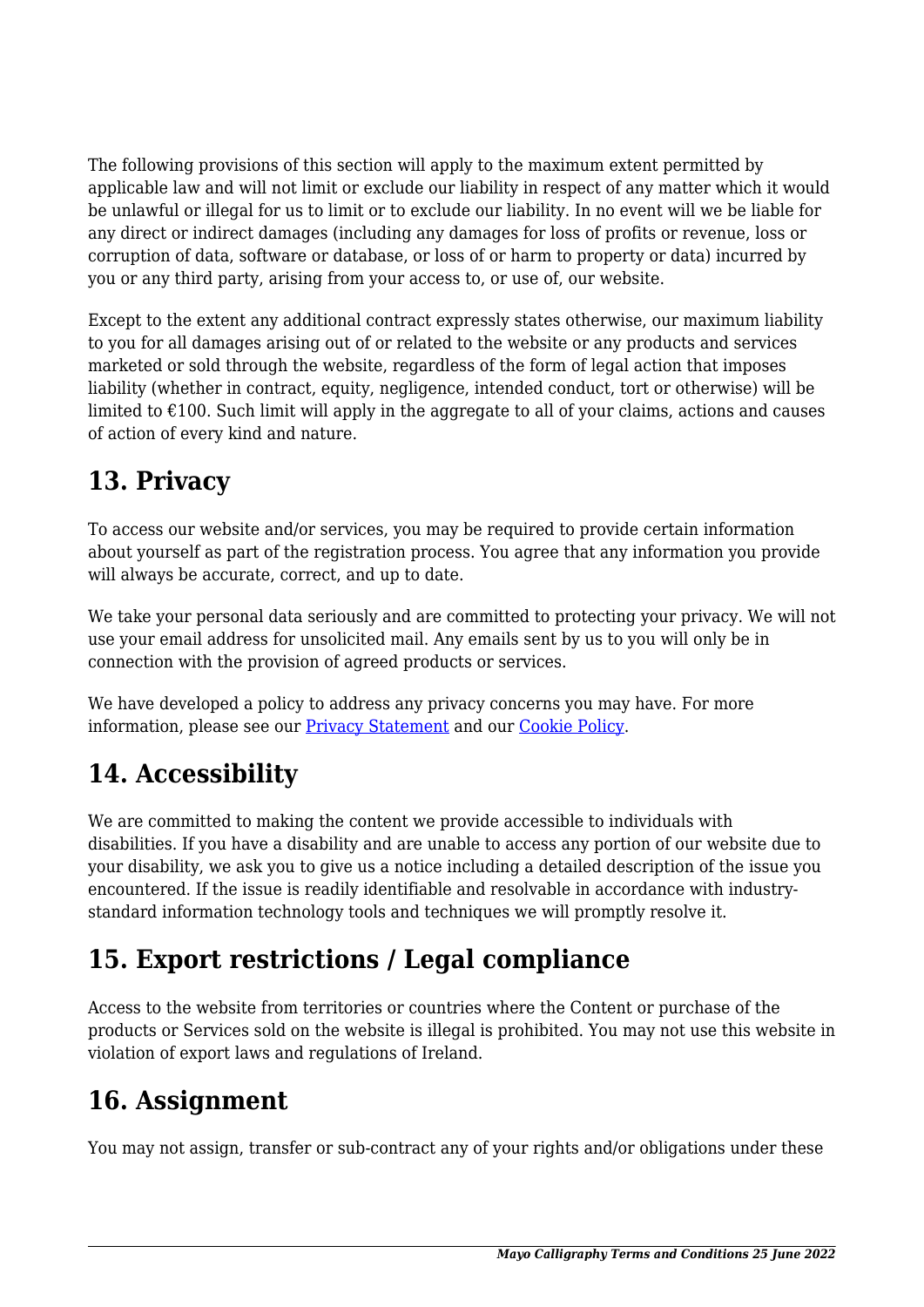Terms and conditions, in whole or in part, to any third party without our prior written consent. Any purported assignment in violation of this Section will be null and void.

### **17. Breaches of these Terms and conditions**

Without prejudice to our other rights under these Terms and Conditions, if you breach these Terms and Conditions in any way, we may take such action as we deem appropriate to deal with the breach, including temporarily or permanently suspending your access to the website, contacting your internet service provider to request that they block your access to the website, and/or commence legal action against you.

#### **18. Force majeure**

Except for obligations to pay money hereunder, no delay, failure or omission by either party to carry out or observe any of its obligations hereunder will be deemed to be a breach of these Terms and conditions if and for as long as such delay, failure or omission arises from any cause beyond the reasonable control of that party.

## **19. Indemnification**

You agree to indemnify, defend and hold us harmless, from and against any and all claims, liabilities, damages, losses and expenses, relating to your violation of these Terms and conditions, and applicable laws, including intellectual property rights and privacy rights. You will promptly reimburse us for our damages, losses, costs and expenses relating to or arising out of such claims.

#### **20. Waiver**

Failure to enforce any of the provisions set out in these Terms and Conditions and any Agreement, or failure to exercise any option to terminate, shall not be construed as waiver of such provisions and shall not affect the validity of these Terms and Conditions or of any Agreement or any part thereof, or the right thereafter to enforce each and every provision.

## **21. Language**

These Terms and Conditions will be interpreted and construed exclusively in English. All notices and correspondence will be written exclusively in that language.

#### **22. Entire agreement**

These Terms and Conditions, together with our [privacy statement](https://mayocalligraphy.com/?page_id=3) and [cookie policy,](https://mayocalligraphy.com/?page_id=3) constitute the entire agreement between you and Mayo Calligraphy in relation to your use of this website.